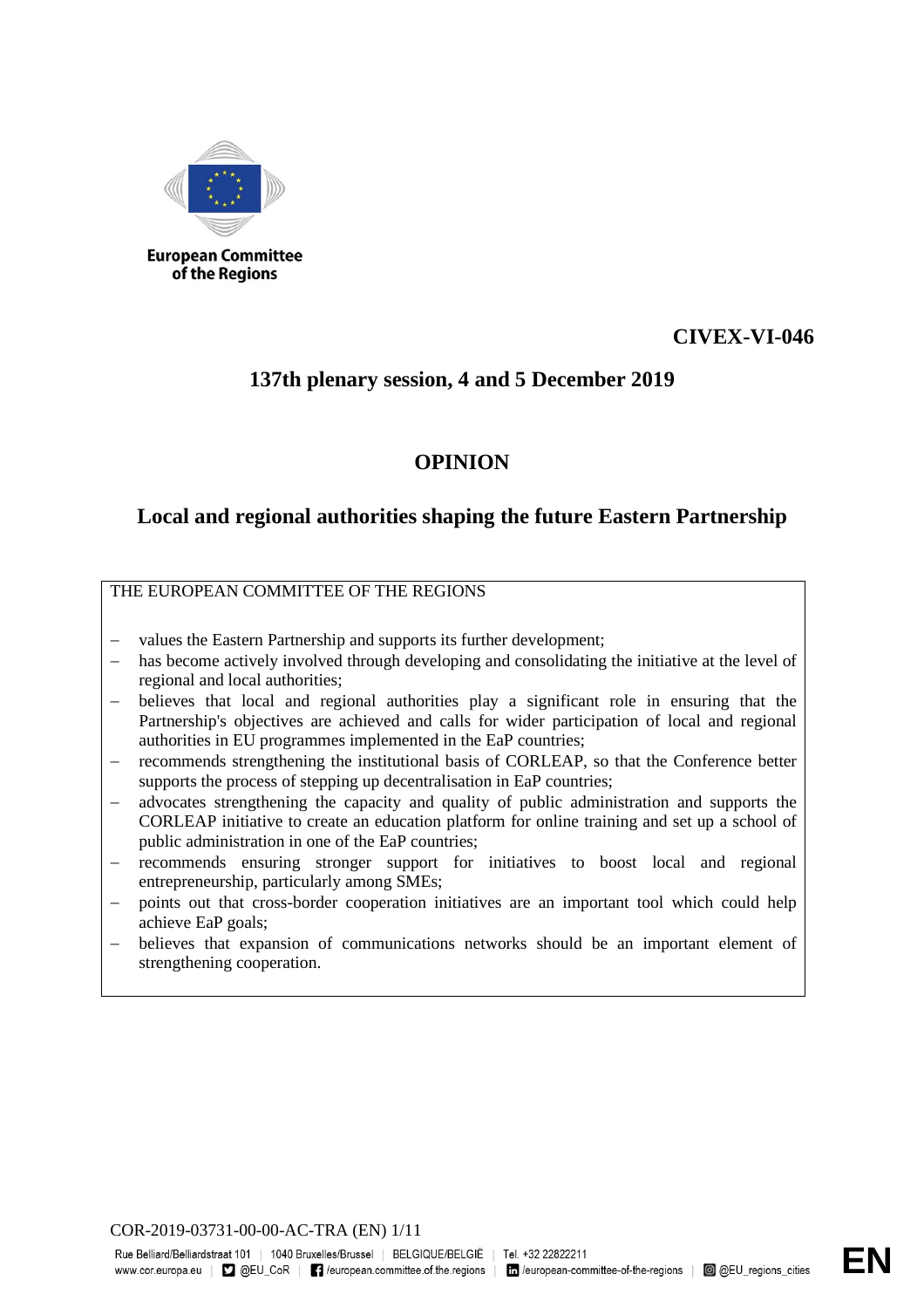Rapporteur-general

Tadeuš Andžejevski (LT/ECR), Member of Vilnius District Municipal Council

Reference document

Structured EU consultation on the future Eastern Partnership launched on 26 July 2019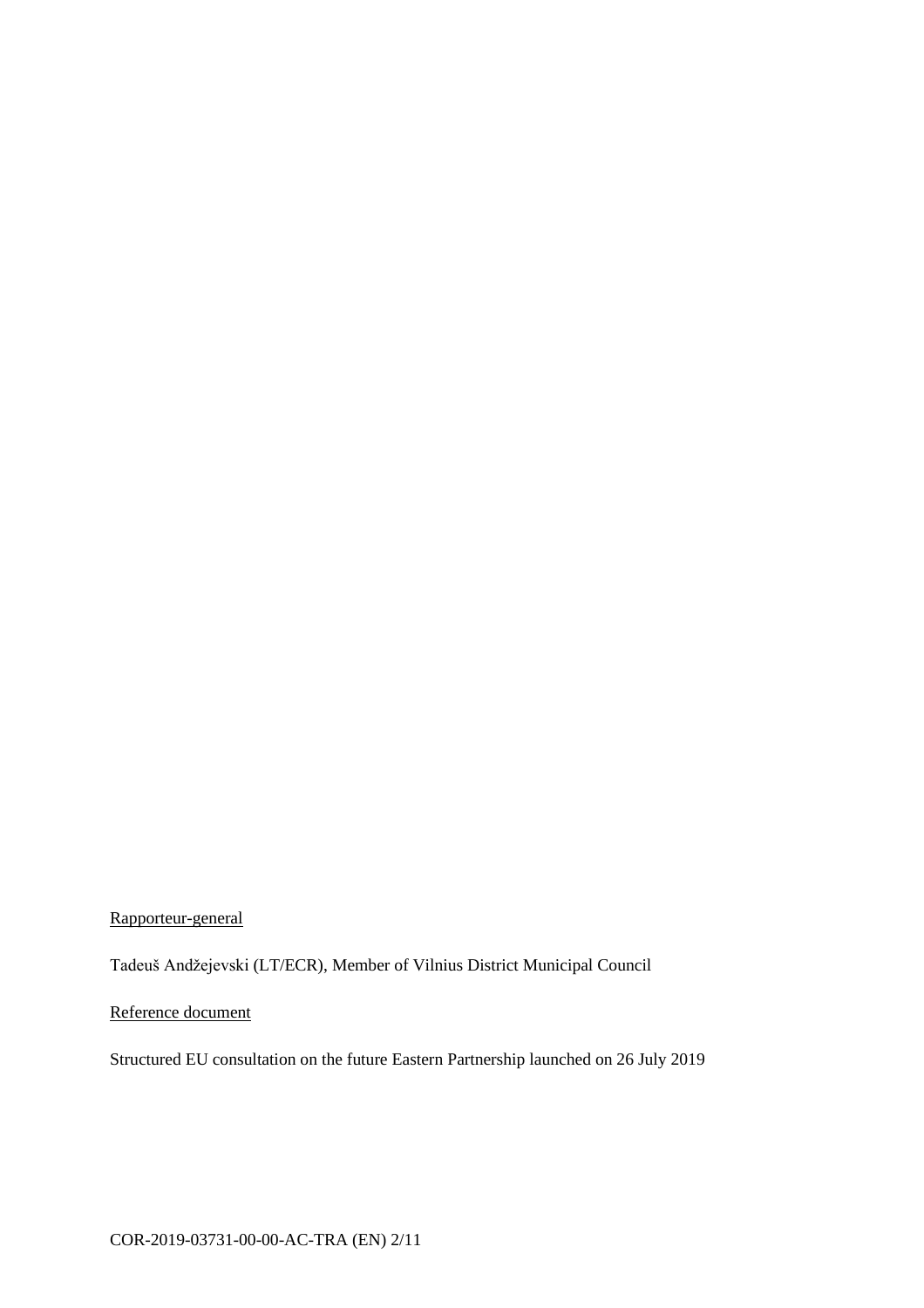## **Opinion of the European Committee of the Regions – Local and regional authorities shaping the future Eastern Partnership**

### **I. POLICY RECOMMENDATIONS**

#### THE EUROPEAN COMMITTEE OF THE REGIONS

#### *General comments*

- 1. values the Eastern Partnership (EaP) programme established ten years ago as a joint initiative between the European Union, its Member States and six Eastern European and South Caucasus partner countries: Armenia, Azerbaijan, Belarus, Georgia, Moldova and Ukraine. The CoR points out that Poland and Sweden were the driving force behind the creation of the EaP as a structured policy that would support regional cooperation and strengthen the EU's relationship with its partners from Eastern Europe. The CoR believes that, over the years, the EaP has become an important instrument of European Union influence in the countries situated to the east of its borders. Over the decade that the EaP has been in effect, a series of projects and initiatives have been introduced supporting the implementation of essential reforms in the EaP countries and development of civil society there;
- 2. supports further development of the EaP in the next decade of cooperation with the EU, and advocates stepping up the involvement of the EaP countries with Union institutions and agencies, as well as EU sector-specific programmes, including involvement in decisions taken on the programmes and their application in the EaP countries. The Committee recommends progressively increasing the role of local and regional authorities, in the EaP countries in managing Union programmes implemented in those countries;
- 3. specifically urges that the legal framework determining the shape of the EaP be broadened, e.g. adding annexes to the association agreements signed by Ukraine, Georgia and Moldova enabling them to take part in the next EU programmes. The Committee therefore welcomes the European Parliament's initiative to widen cooperation with those three countries; the process of strengthening cooperation with them must be with a view to their becoming EU Member States. It is noted, however, that cooperation also needs to be extended with other EaP countries, which should include setting common partnership priorities for the EU and the individual countries, priorities that will form the basis for concluding framework agreements for further cooperation;
- 4. has become actively involved in EaP work, through developing and consolidating the initiative at the level of regional and local authorities. In a series of initiatives, such as setting up the Conference of Regional and Local Authorities for the Eastern Partnership (CORLEAP) or the task forces supporting decentralisation reforms in individual countries (Ukraine), the Committee has helped to strengthen local and regional government in the EaP countries, as well as regional cooperation both between individual EaP countries and between those countries and EU Member States;
- 5. recommends strengthening the institutional basis of CORLEAP, so that the Conference better supports the process of stepping up decentralisation in the EaP countries. To this end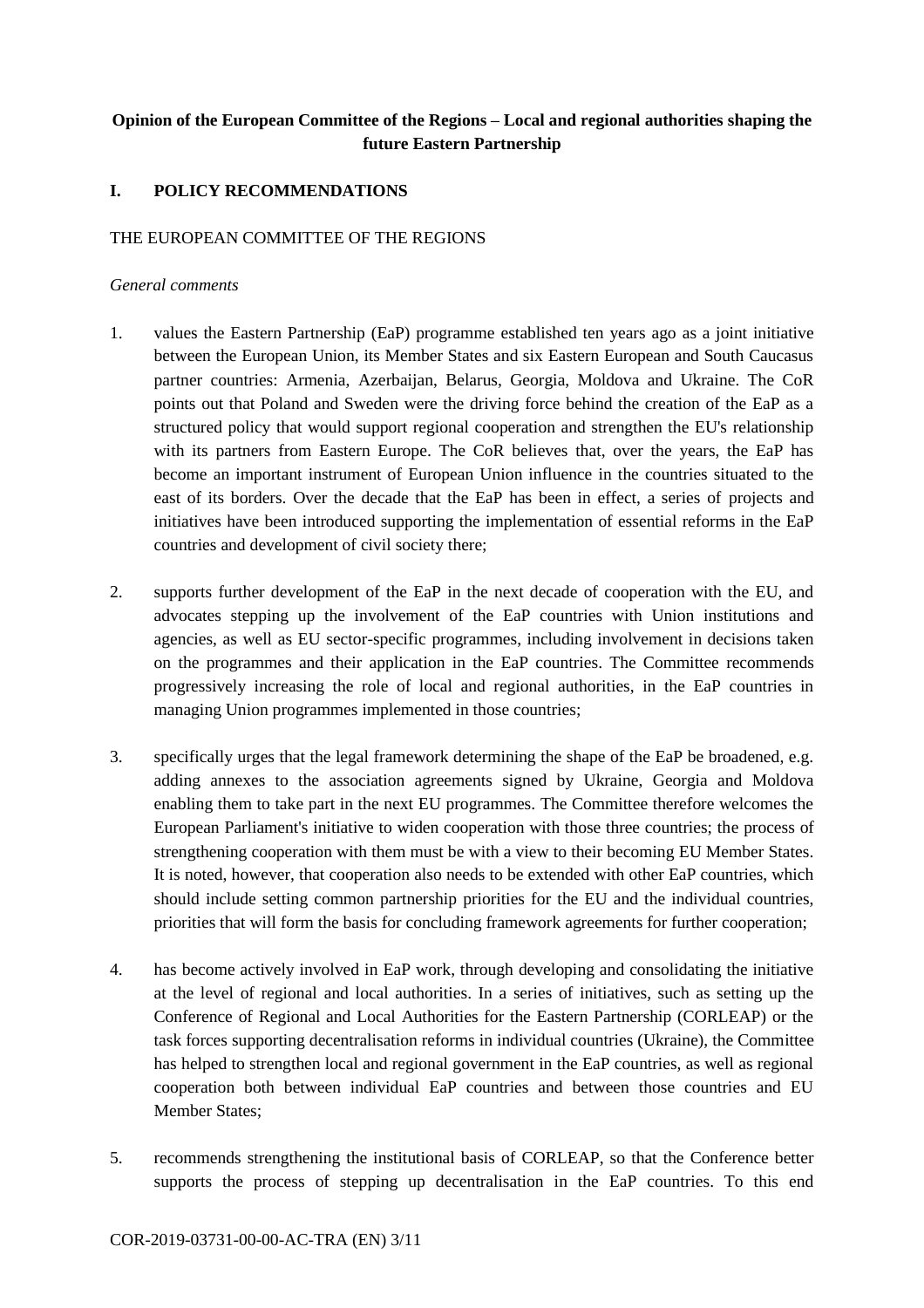cooperation should be increased within the CORLEAP framework between representatives of the largest associations of local and regional authorities from the EU and those from the EaP countries;

- 6. points out that gender equality is enshrined in the constitutions and legal systems of all Eastern Partnership countries and that all EaP countries have ratified all of the most important international conventions in this area without reservations. The principle of gender equality is also firmly anchored in the EU Treaties. Article 8 of the Treaty on the Functioning of the European Union requires the EU to aim to promote equality between women and men in all of its actions, and therefore also in the Eastern Partnership. It also encourages EU institutions to provide assistance through exchanging best practices in promoting women's political participation in local and regional authorities in EU and EaP countries;
- 7. believes that in terms of the EaP's next planning phase, local and regional authorities will also play a significant role in ensuring that the Partnership's objectives are successfully achieved. Thus the Committee expects that at the planned EaP summit under the Croatian Presidency of the Council of the EU its recommendations and opinions, drawn up in cooperation with the levels of government closest to citizens, will be taken on board by the European Commission and leaders of EU Member States;
- 8. points out that civil society and local and regional authorities (LRAs) have an important role to play in strengthening the rule of law: LRAs in EU and EaP countries constitute a fundamental level of democratic legitimacy and have a central role to play in promoting a rule of law culture and in monitoring compliance with the principles associated with it;
- 9. supports further decentralisation reform in the EaP countries, while respecting their autonomy with respect to their territorial and institutional set-up. The Committee therefore fully endorses the conclusions of the ninth annual CORLEAP meeting, which took place in Turku (Finland) on 12 September 2019, concerning the strategic approach to strengthening regional and local initiatives aimed at democratisation and decentralisation, including decentralisation of public finances;
- 10. backs the calls of some European associations of local and regional authorities to allow wider participation of local and regional authorities in EU programmes implemented in the EaP countries associated with the EU, including programmes for expanding sustainable planning and economic and social development, stimulating investment, and also in relation to local and regional infrastructure. The Sustainable Development Goals (SDGs) should be a guiding principle for the EU and EaP countries and promoted as a basis for cooperation in all areas covered by the SDGs. Examples of such action might include EaP countries' participation in the URBACT programme and the Europe for Citizens Programme, as well as climate protection programmes such as LIFE. We also advocate extending participation in the TAIEX programme and twinning programmes to include local and regional authorities in the EaP countries;
- 11. supports the participation of local and regional authorities in the EaP countries in setting EaP goals and subsequently achieving them, while recognising the concept of different degrees of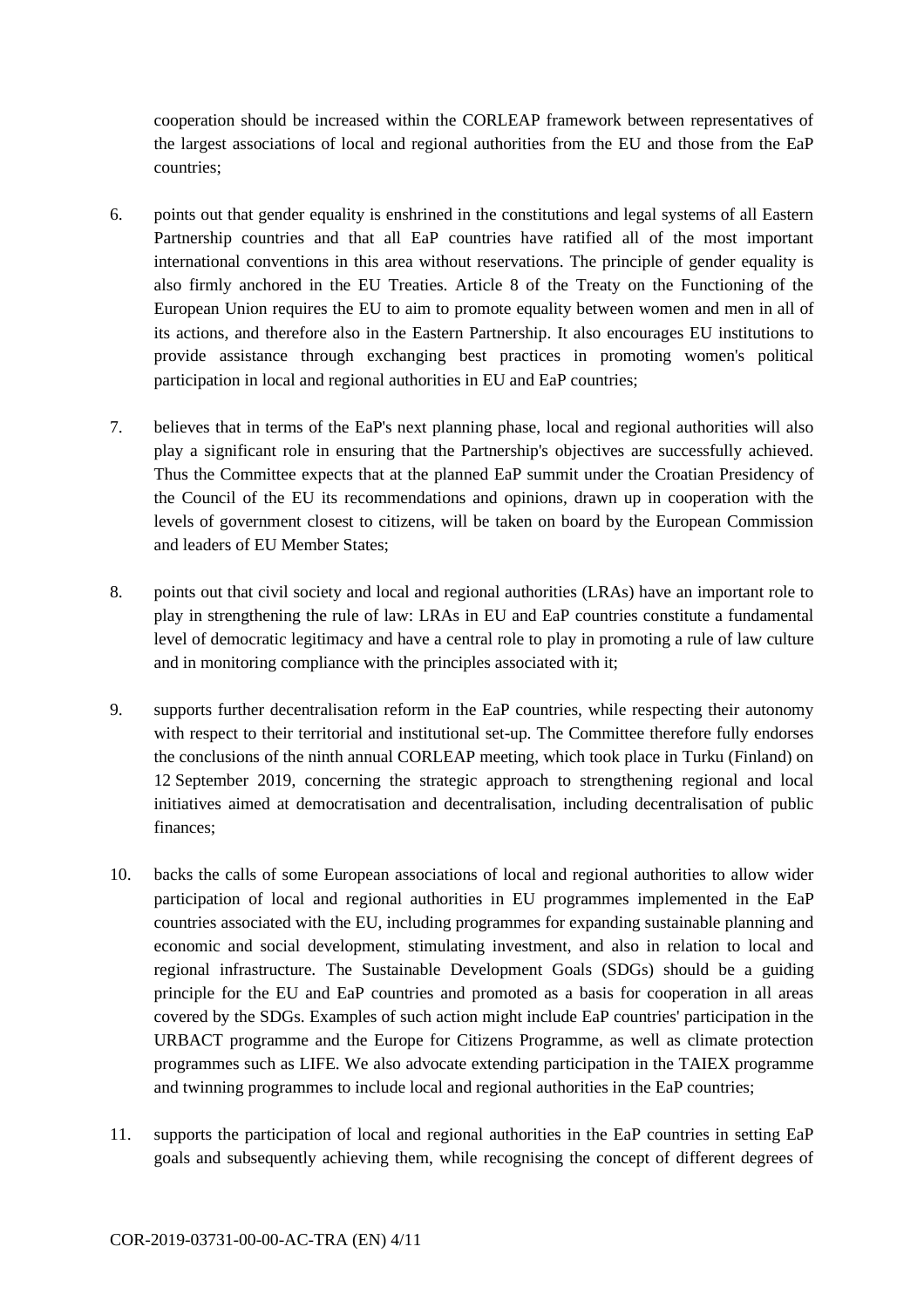involvement of individual EaP countries, and also upholding the principle of not creating antagonism between those countries;

- 12. recommends updating the 20 deliverables for 2020 based on the 17 global Sustainable Development Goals of the 2030 Agenda, to support their implementation in the Eastern Partnership countries;
- 13. the European Union remains committed in its support to the territorial integrity, independence and sovereignty of all its partners. Full commitment, respect for and adherence to the purposes and principles enshrined in the UN Charter, the 1975 Helsinki Final Act and the 1990 OSCE Charter of Paris are fundamental to our shared vision for a peaceful and undivided Europe;
- 14. supports renewed efforts to promote the peaceful settlement of unresolved conflicts in the region on the basis of the principles and norms of international law. The resolution of conflicts, building trust and good neighbourly relations are essential to economic and social development and cooperation. The CoR welcomes efforts and the EU's strengthened role in conflict resolution and confidence building in the framework or in support of existing agreed negotiating formats and processes, including through field presence, when appropriate;
- 15. welcomes stronger engagement with all partners in modernising education, research and innovation systems, and improving their quality performance and competitiveness, while ensuring respect for rights already exercised of persons belonging to national minorities as enshrined in UN and Council of Europe Conventions and related protocols, non-discrimination of persons belonging to minorities and respect for diversity and fully taking into account the expertise of Council of Europe bodies when reforming these systems;
- 16. particularly advocates peaceful resolution of the conflict in the eastern region of Ukraine and the problem of the illegal Russian annexation of Crimea;

### *Supporting good governance in the EaP countries*

- 17. advocates strengthening the capacity and quality of public administration in the EaP countries at all levels, particularly that of local and regional authorities. The Committee supports improving civil servants' qualifications and increasing transparency in the recruitment of public employees and in public decision-making, including implementing anti-corruption standards and making decisions on the basis of democratic mechanisms;
- 18. therefore welcomes the Union's *EU Anti-Corruption Initiative in Ukraine* programme (EUACI) being implemented by the Danish International Development Agency, which is financed through EU funding and co-financed by Denmark. The aim of the programme is to help local government reduce the risk of corruption, including through establishing sound and transparent administrative procedures, thus increasing transparency over the work of public authorities for the benefit of citizens, local civil society organisations and the media;
- 19. appreciates here the role of the National School of Public Administration in Warsaw, which following the Eastern Partnership Summit in 2011, under the Eastern Partnership Academy for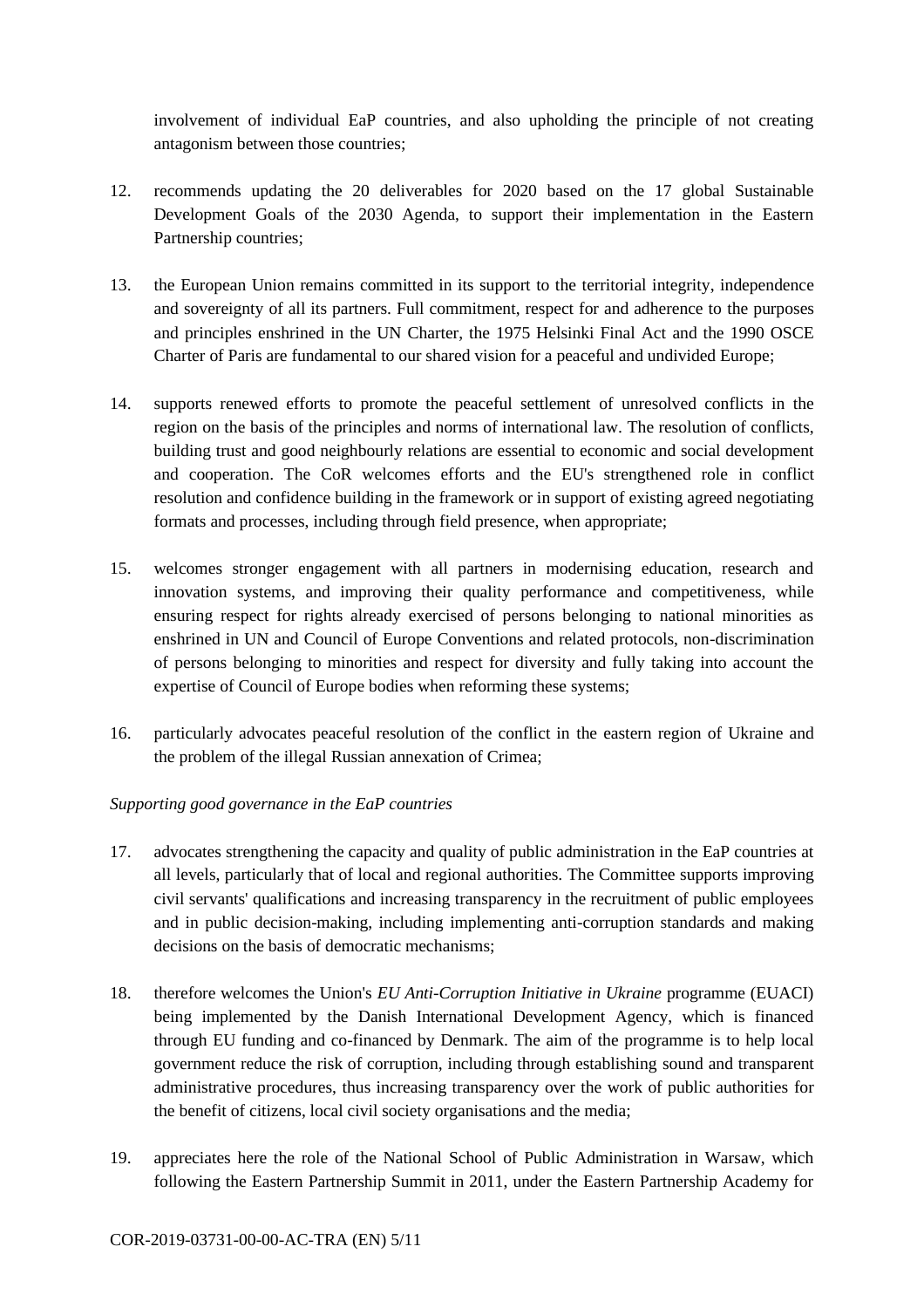Public Administration programme, held nine training sessions for public administrators at different levels of government in the EaP countries;

- 20. notes here that from a total of 500 or more administrators being trained, only a small number were employees of a regional or local authority. It is urged that training courses organised by countries or EU institutions to boost administrative capacity in the EaP countries include more local and regional administrators. Governments in the EaP partner countries frequently argue that directly implementing and running Union projects by local and regional authorities in their countries is hampered by those authorities' lack of administrative capacity;
- 21. therefore supports the CORLEAP initiative to create an education platform for online training and set up a school of public administration for eastern Europe in one of the EaP countries, with the task of providing comprehensive and coordinated training, drawing on best European practice, for administrators at various levels in the partner countries. This would standardise the training process for staff in those countries (e.g. improving English skills) and would give them high professional and ethical standards;
- 22. commends the EU pilot programme, implemented through the TAIEX-REGIO PEER 2 PEER mechanism, for public administrators in Georgia, Moldova and Ukraine; based on the principle of job-shadowing, this allows experience to be acquired in the EU Member States and that knowledge and expertise then to be passed on to participants' own authorities in the EaP countries. The Committee suggests increasing the participation of administrators from local and regional authorities in this programme and advocates opening it up to all the EaP countries. We welcome the launch of the European Commission programme seconding national experts in professional training (NEPT), which was designed for the EaP countries, as well as the announcement of a new phase of the programme for young professionals (EU4Youth) for those countries. Another way of improving administrative skills in the EaP countries could be for them to take part in the JASPERS initiative, which provides help in preparing EU projects;
- 23. supports partnerships between local and regional authorities of EU Member States and relevant authorities of EaP countries, as well as similar partnerships between local and regional authorities of EaP countries. Cooperation between regions, towns or cities and municipalities is an example of this type of partnership. Such partnerships could be an opportunity to share information and experiences, and for cultural and youth exchanges, organising training, expert visits, and work experience for administrators, as well as other activities;
- 24. is therefore pleased to note the success of the pilot programme for partnership between cities and regions from the EU Member States and similar entities in Ukraine (under the *U-LEAD with Europe* programme). This 12-month programme of cooperation under the auspices of the Committee of the Regions supported decentralisation in Ukraine, with a particular focus on improving economic governance, e.g. in the spheres of energy, tourism and rural development;
- 25. proposes that support for good governance at local and regional level in the EaP countries include promoting analytical and expert work on local and regional development, and that the most critical problems and barriers to development identified at this level be resolved. This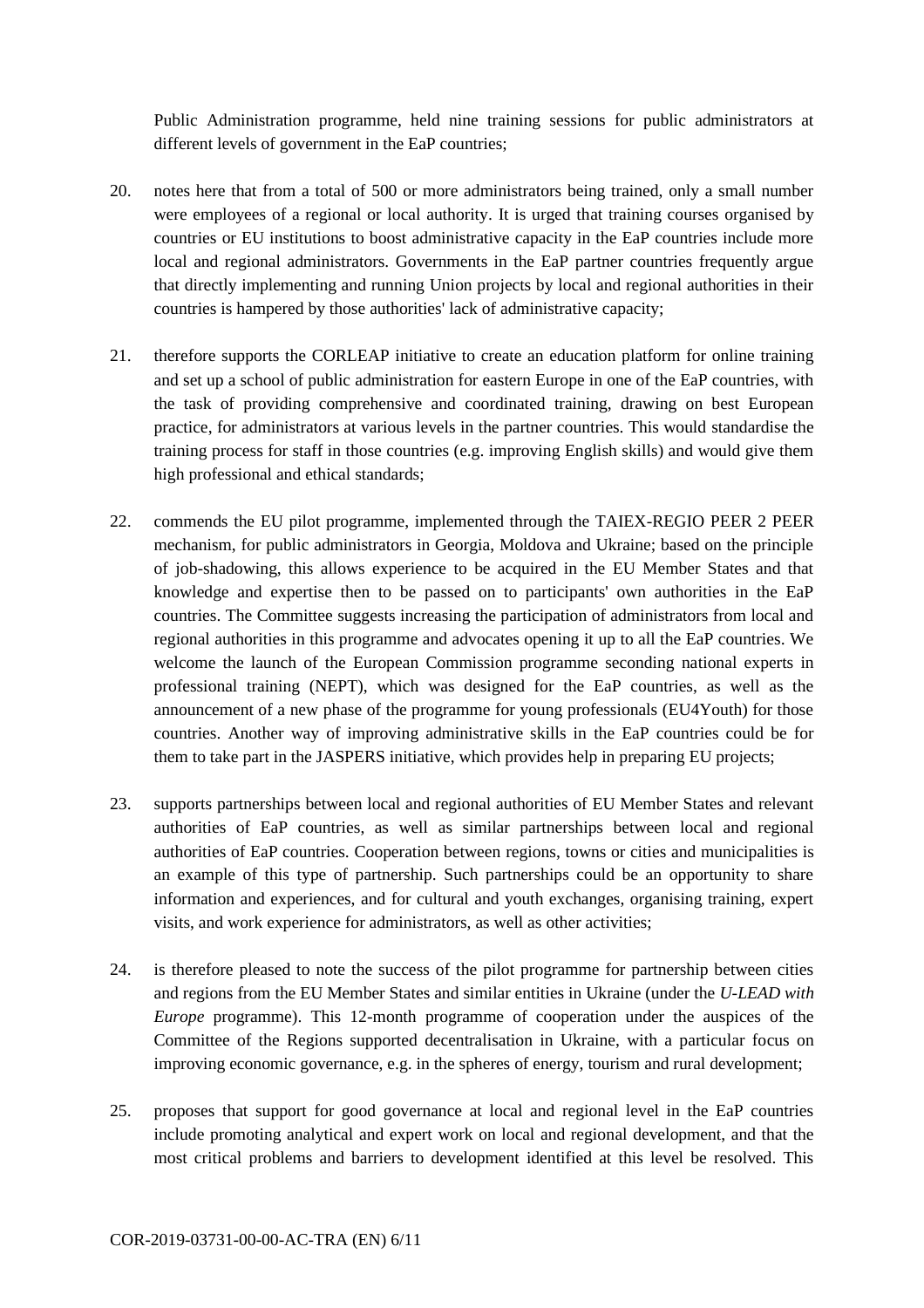expert work could be set up by local civil society organisations (think tanks) and other analytical or scientific bodies in cooperation with similar bodies from EU Member States;

- 26. sees technical and organisational support for civil society organisations, local media and associations of local and regional authorities as an important aspect of good governance at local and regional level in the EaP countries.
- 27. considers another important aspect of supporting good governance to be that local and regional governments respect the rights of national minorities and include them in making, and subsequently implementing, decisions;

#### *Supporting economic and social development*

- 28. endorses all initiatives to support economic and social development in the EaP countries, particularly at local and regional level, and consequently welcomes the European Union *Mayors for Economic Growth* (M4EG) initiative, launched in 2017, which operates in the framework of the EaP. This should, among other things, enable local authorities to boost economic growth, e.g. through introducing regulatory changes, improving access to finance, developing infrastructure and human resources, and improving capacity to attract external investors;
- 29. with reference to CoR opinion CIVEX-VI/030, reiterates its call for official high-quality statistics to be made available in the EaP countries at local and regional level so that social and economic development can be managed more effectively and strategically. Wherever possible the statistics should be broken down by gender;
- 30. notes that the lack of such high-quality statistical data has made it impossible to reliably estimate the economic potential of individual regions or areas at local level and assess the effectiveness of socio-economic projects implemented by them, and has also impeded anticorruption efforts and prevented the introduction of transparency in the social sphere;
- 31. also supports experience-sharing and expert assistance from the EU Member States in strategic management of local budgets, more efficient management of local services and introduction of participatory budgeting with citizen participation, etc.;
- 32. recommends ensuring stronger support for initiatives to boost local and regional entrepreneurship, particularly among SMEs, in the EaP countries, as well as promoting the principles of social entrepreneurship;
- 33. furthermore, recommends introducing programmes to support energy efficiency and development of renewable energy in the EaP countries, taking into consideration the need for these programmes to be decentralised to the local and regional levels, and therefore welcomes the *Covenant of Mayors East* (*CoM East*) initiative to promote and implement EU energy and climate policy targets in the EaP countries. This should in particular help local authorities in those countries to introduce sustainable energy and guarantee security of energy supply, and also to adapt to climate change;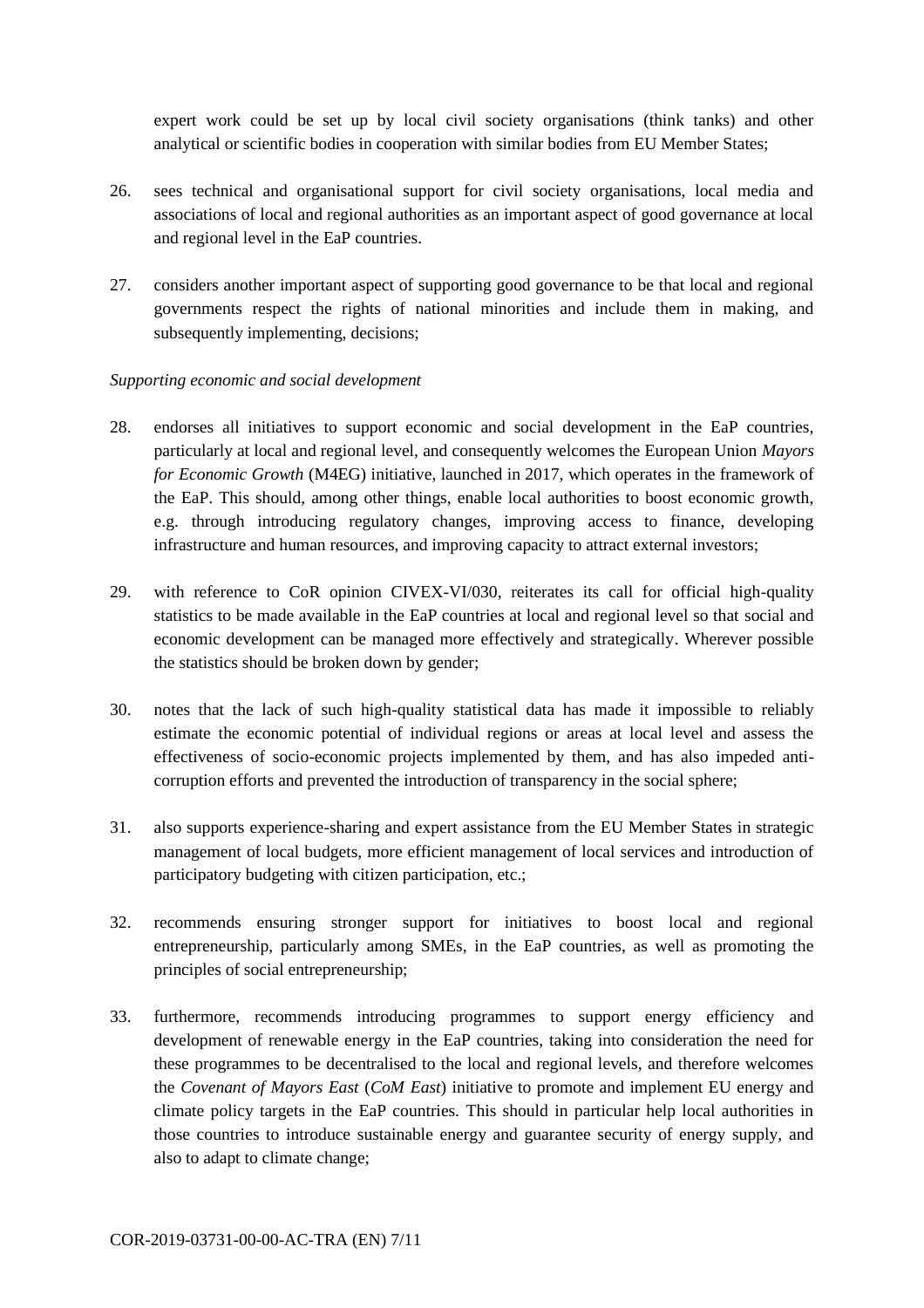- 34. supports increased participation of the EaP countries in the Erasmus+, Creative Europe, COSME and Horizon 2020 programmes, as well as other initiatives of this type, under the next EU multiannual financial perspective. At the same time, the Committee recommends establishing preferences in relation to how the EaP countries' participation in such programmes is organised, e.g. setting up of consortia between entities from EaP countries and EU Member States;
- 35. recommends promoting the principles of transparency and prevention of corruption in EaP countries in the case of joint projects carried out by local and regional authorities and local market operators including, for example, SMEs as well as foreign investors;

#### *Development of cross-border cooperation*

- 36. points out that cross-border cooperation initiatives are an important tool which could help achieve EaP goals, including in particular cooperation between the EaP countries and EU Member States, as well as local and regional development;
- 37. therefore welcomes the development of EaP territorial programmes (Eastern Partnership Territorial Cooperation Programmes/EaPTCs), involving selected local and regional authorities from four country pairs: Armenia-Georgia, Azerbaijan-Georgia, Belarus-Ukraine, and Moldova-Ukraine. These territorial cooperation programmes should be implemented as they have been to date between EaP countries, as well as between border regions of EaP countries and EU Member States;
- 38. points out that cross-border cooperation should have the following goals: development of people-to-people contacts; cultural and youth exchanges; experience-sharing among civil society and on the subject of how local media operate; scientific and expert exchanges to support decentralisation and local and regional development, and to help improve the functioning of public administration; and partnerships between local and regional authorities;
- 39. notes that cross-border cooperation could be organised along the lines of similar programmes operating in the EU. To that end it would make sense to apply the good practices of the Interreg programme, which has been successfully implemented in border regions of the EU for over 20 years;
- 40. with regard to the cross-border programmes, draws particular attention to the human element in ensuring that border areas of the EaP countries, as well as the EU, become areas of cooperation and often also of reconciliation. Small-scale people-to-people (P2P) projects, which might be separated administratively from larger programmes, have the potential to attract broad interest. P2P projects are designed to involve as little red tape and be as accessible as possible to potential beneficiaries (schools, hospitals, youth and religious organisations, etc.) by reducing the contribution required from these stakeholders; for the future development of permanent structures with legal personality, it could also be analysed whether a sort of "EaP Grouping of Territorial Cooperation" (similar to EGTC) could be envisaged;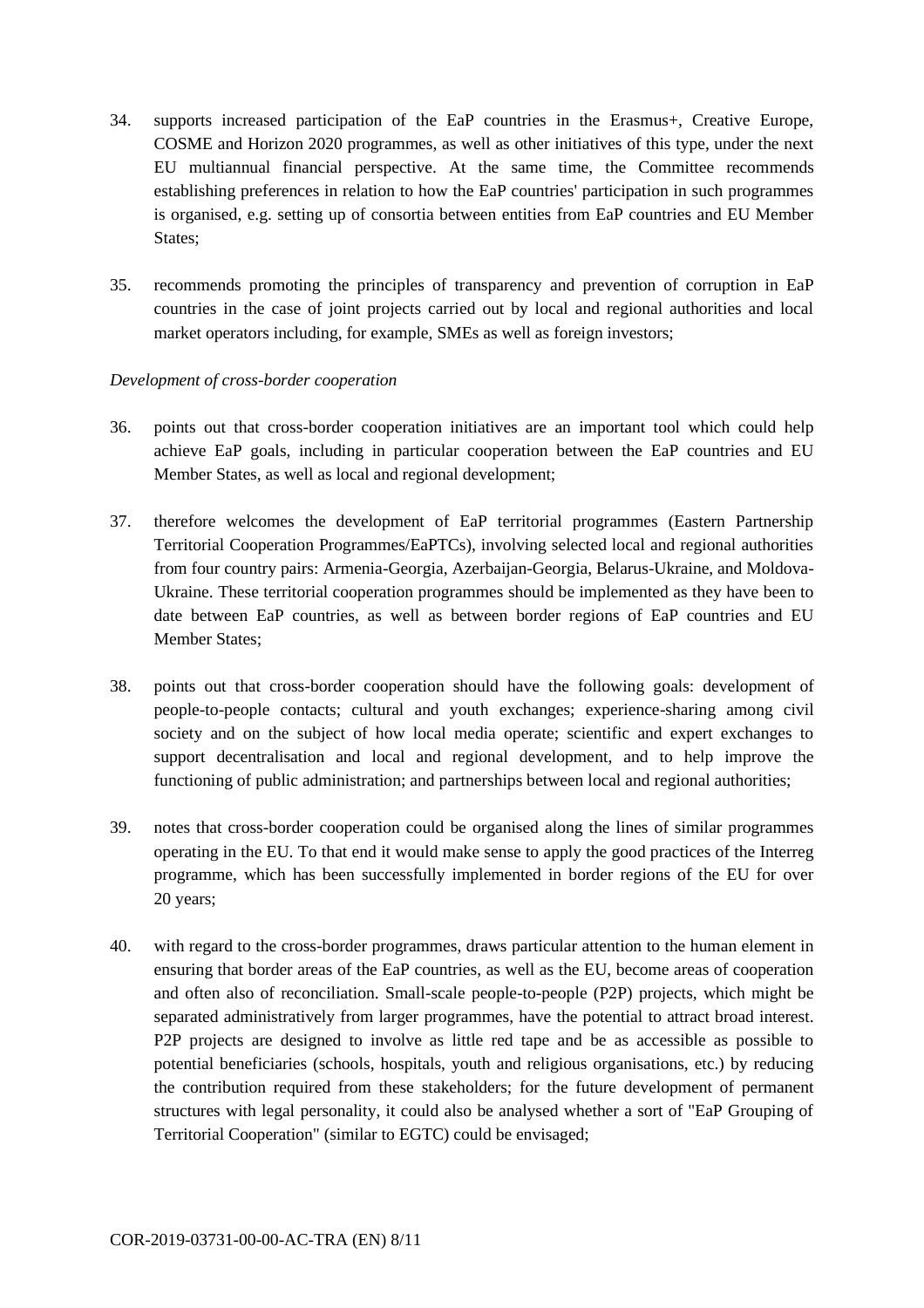41. believes that cross-border programmes should channel financial resources to selected local and regional authorities in the EaP countries and accrue experience on that basis, initially working as pilot projects;

#### *Communications*

- 42. believes that expansion of communications networks road, rail, telecommunications, etc. should be an important element of strengthening cooperation between the EaP countries and between them and the EU Member States;
- 43. therefore welcomes the creation of the *Neighbourhood Investment Platform* (NIP), whose activities are funded partly by the European Fund for Sustainable Development (EFSD) and partly from other sources based on a combination of grants and loans ('blending'). The EFSD also provides financial guarantees for these investments. By 2019, some 15 projects for EaP countries had been initiated or approved through the NIP, with funding of EUR 151 million, while as much as EUR 1.8 billion in total could be mobilised from all sources. Much of this investment has been earmarked for developing network infrastructure, including transport infrastructure. Some of the investment is earmarked for local infrastructure (under the *Municipal Infrastructure Investment Programme*);
- 44. points out that transport initiatives should not only be carried out with EU funding directly earmarked for the EaP, but also through programmes that draw on a combination of funding instruments ("blending"). The Committee therefore welcomes investment in the EaP countries under the indicative TEN-T Investment Action Plan and the possibility of activities under the Connecting European Facility. Some of this investment is also local in nature and is helping to develop communication links between the towns and regions of the EaP. Opportunities to draw on other EU investment resources and programmes should be increased, and the EaP countries should be given easier access to these funding sources;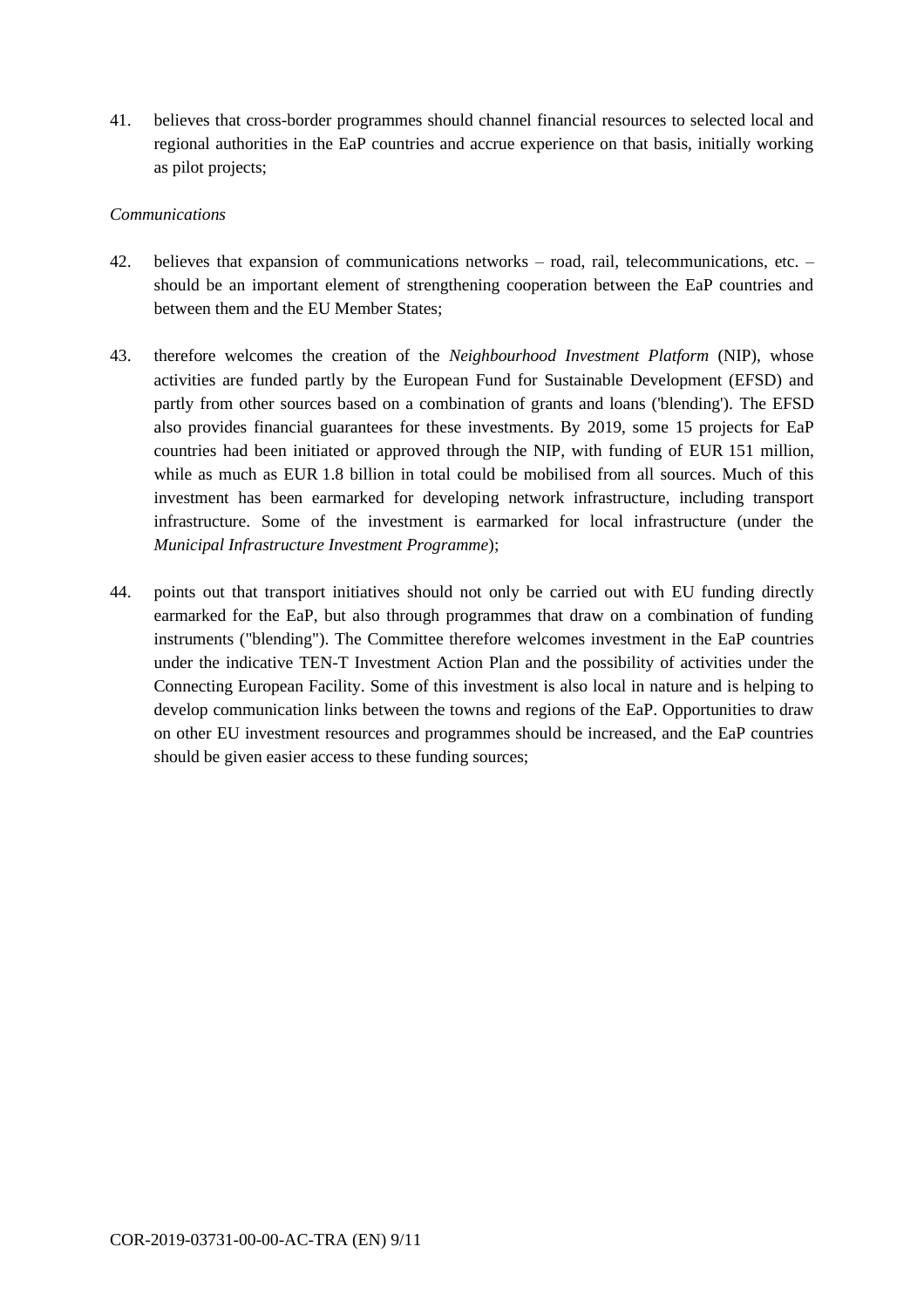45. believes that the EaP objectives would be better achieved by raising the ceiling for EU funding in the next financial (post-2020) perspective, and welcomes the European Commission's proposal to increase by around 25% funding for the new instrument earmarked for external action (*Neighbourhood, Development and International Cooperation Instrument*). It is important that there be a comparable increase in funding for the EaP, however. In addition, the possibility should be considered of dedicating specific resources from this instrument to implementation of the objectives by local and regional authorities in the EaP and for crossborder cooperation.

Brussels, 5 December 2019

The President of the European Committee of the Regions

Karl-Heinz Lambertz

The Secretary-General ad interim of the European Committee of the Regions

Pedro Cervilla